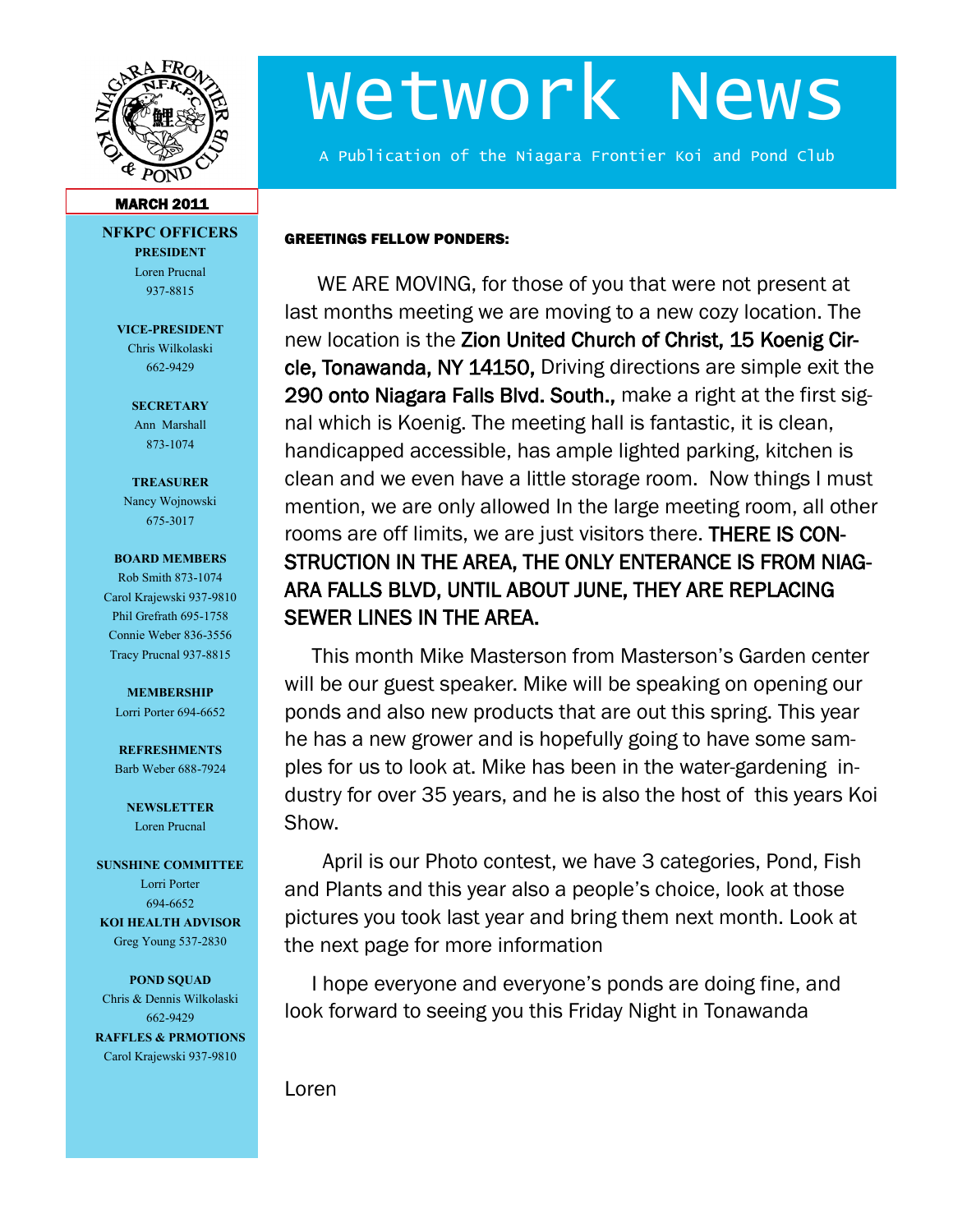# PHOTO CONTEST 2011

## **April meeting**

This year we will have 3 categories that will be judged by Robert Smith , Mr. Smith was the Official photographer for the Buffalo Bills and also one of the chief photographers for the Buffalo News. Please submit 4 X 6 pictures with your name on the back.

# **The categories are Ponds, Fish & Plants , awards will be given for first, second , and third**

Last month I made mention of the White List, well welcome to New York State, The White List contained Banned plants, we have a list also:

### **http://www.nassaucounty.gov/healtynassau/land/InvasiveSpecies.html**

This lists Nelumbo nucifera (the Asian lotus and its hybrids) as banned Does this mean each County can have a Banned list? Check out the website

You can also go to www.iwgs.com for other information



Remember , there is construction in the area, Parker Blvd is blocked off, Turn down Koenig Rd. enter parking lot just before the barricades, remember us caution when driving, they have dug up the road in various parts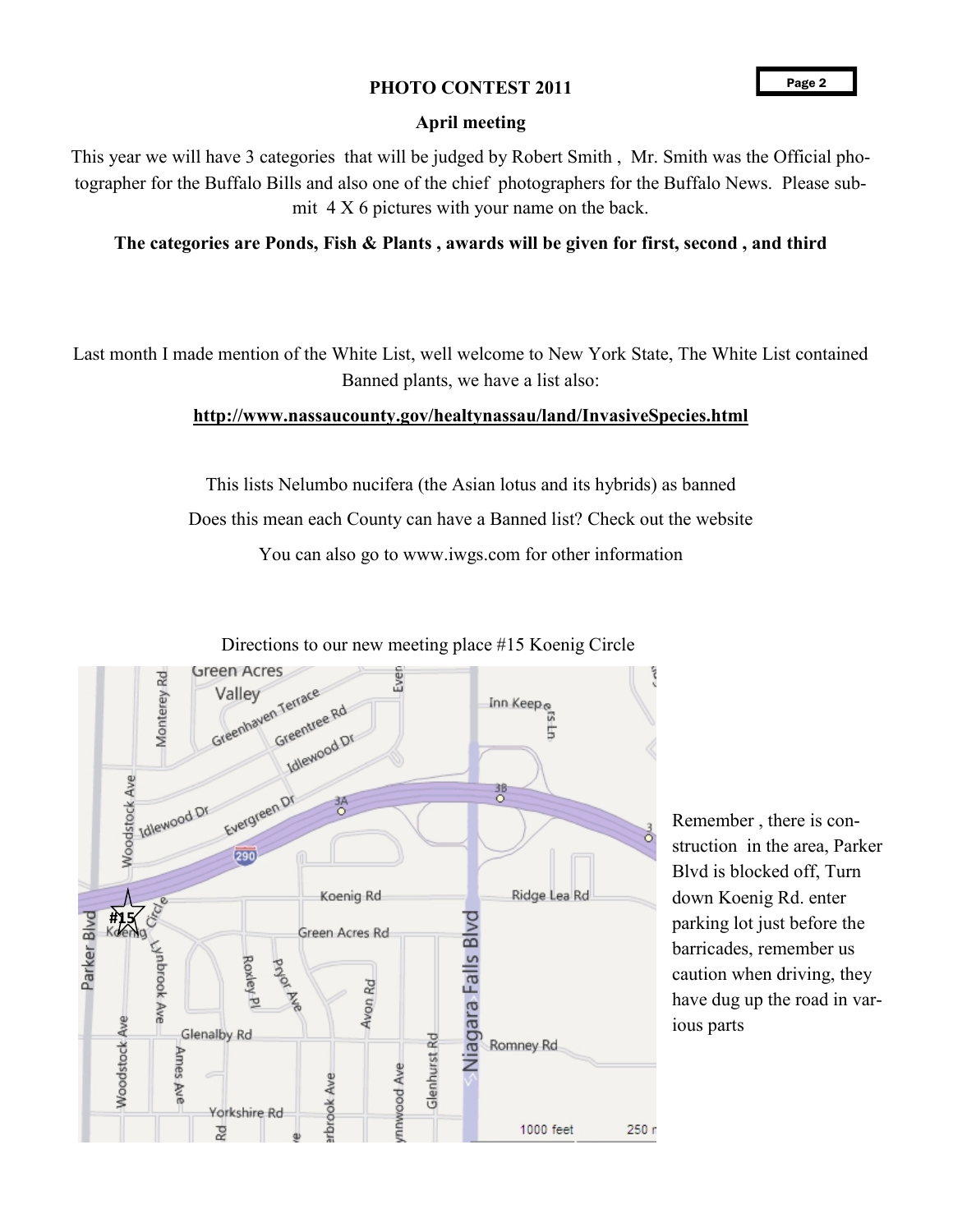#### **Sunshine**

TERRY UTNEHMER WHO UNDERWENT SURGERY

If you are aware of a member experiencing a " Life Event" in their family such as weddings, birth announcements, illness, surgery or death, please contact Lorri Porter at 694- 6652

# NOTICE:

THERE IS NO ADVERTISMENTS IN THIS ISSUE,

ALL THE AD'S HAVE EXPIRED, IF YOU WOULD LIKE TO PLACE AN AD PLEASE CONTACT

NANCY WOJNOWSKI FOR RATES

675-3017

# *NOTICE:*

**WE ARE LOOKING FOR POTS** 

**FOR THE ERIE COUNTY FAIR POND, WE WILL BE DIVIDING THE WATER LILIES AND MANY OF THE POTS ARE SPLIT AND JUNK, IF YOU HAVE EXTRAS PLEASE HELP US OUT, THANKS**

BUYING A NEW ITEM FOR YOUR PAGE 3 POND SOON?

PLEASE CONSIDER ONE OF OUR LOCAL DEALERS FOR YOUR NEXT PURCHASE, PLEASE HELP THOSE THAT HELP US.



**Next Board of Directors Meeting—Wednesday March 23rd at 7:30 PM**

**At the home of Phil Grefrath**

**404 Elmwood Ave., N. Tonawanda 14120**

**All members are welcome to attend**

| RSVP to Phil at 695-1758<br><b>Refreshments for 2011</b>                                                                                            |                                                                             |
|-----------------------------------------------------------------------------------------------------------------------------------------------------|-----------------------------------------------------------------------------|
|                                                                                                                                                     |                                                                             |
| General info:                                                                                                                                       | Ed Medway, Rick Dyet<br>APR.                                                |
| 8-9 bottles of pop, some diet                                                                                                                       | <b>MAY</b>                                                                  |
| Any refreshments or snacks of your choice: Cheese & Crackers, veggies, fruit,<br>chips, dip, pepperoni, salad, jello, cookies, cake, brownies, etc. | JUNE Nancy Wojnowski<br>JULY                                                |
| We do not have use of any kitchen supplies, so you may need to bring serving                                                                        | AUG.                                                                        |
| utensils, trays, bowls, baskets, knives, or whatever is needed to serve your type<br>of refreshments                                                | SEPT.                                                                       |
| The club will provide:                                                                                                                              | OCT.                                                                        |
| Coffee, hot cups, creamer, sugar, small plates, paper cups, plastic silverware,<br>napkins                                                          | NOV.                                                                        |
| If you have any questions or would like to volunteer:                                                                                               | I know we have just about all the<br>month's covered, I just forgot to mark |
| $\lambda$                                                                                                                                           | them down                                                                   |

please contact Barbara Weber 688-7924